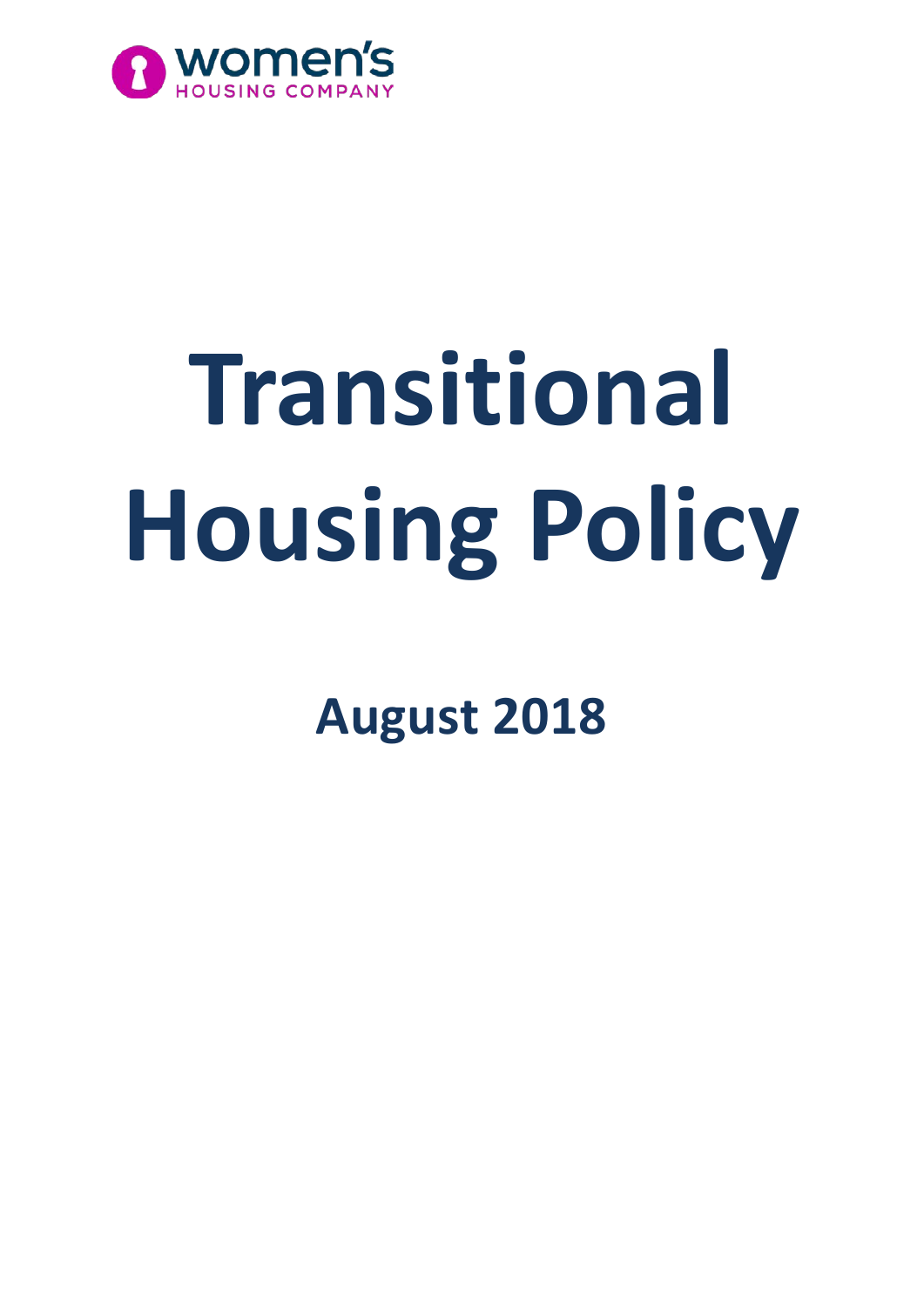

# Contents

| $\mathbf{1}$   |     |  |  |
|----------------|-----|--|--|
| $\overline{2}$ |     |  |  |
|                | 2.1 |  |  |
|                | 2.2 |  |  |
|                | 2.3 |  |  |
| 3              |     |  |  |
|                | 3.1 |  |  |
|                | 3.2 |  |  |
| 4              |     |  |  |
| 5              |     |  |  |
|                | 5.1 |  |  |
|                | 5.2 |  |  |
|                | 5.3 |  |  |
|                | 5.4 |  |  |
| 6              |     |  |  |
|                | 6.1 |  |  |
|                | 6.2 |  |  |
|                | 6.3 |  |  |
|                | 6.4 |  |  |
|                | 6.5 |  |  |
|                | 6.6 |  |  |
| 7              |     |  |  |
|                | 7.1 |  |  |
|                | 7.2 |  |  |
|                | 7.3 |  |  |
|                | 7.4 |  |  |
|                | 7.5 |  |  |
| 8              |     |  |  |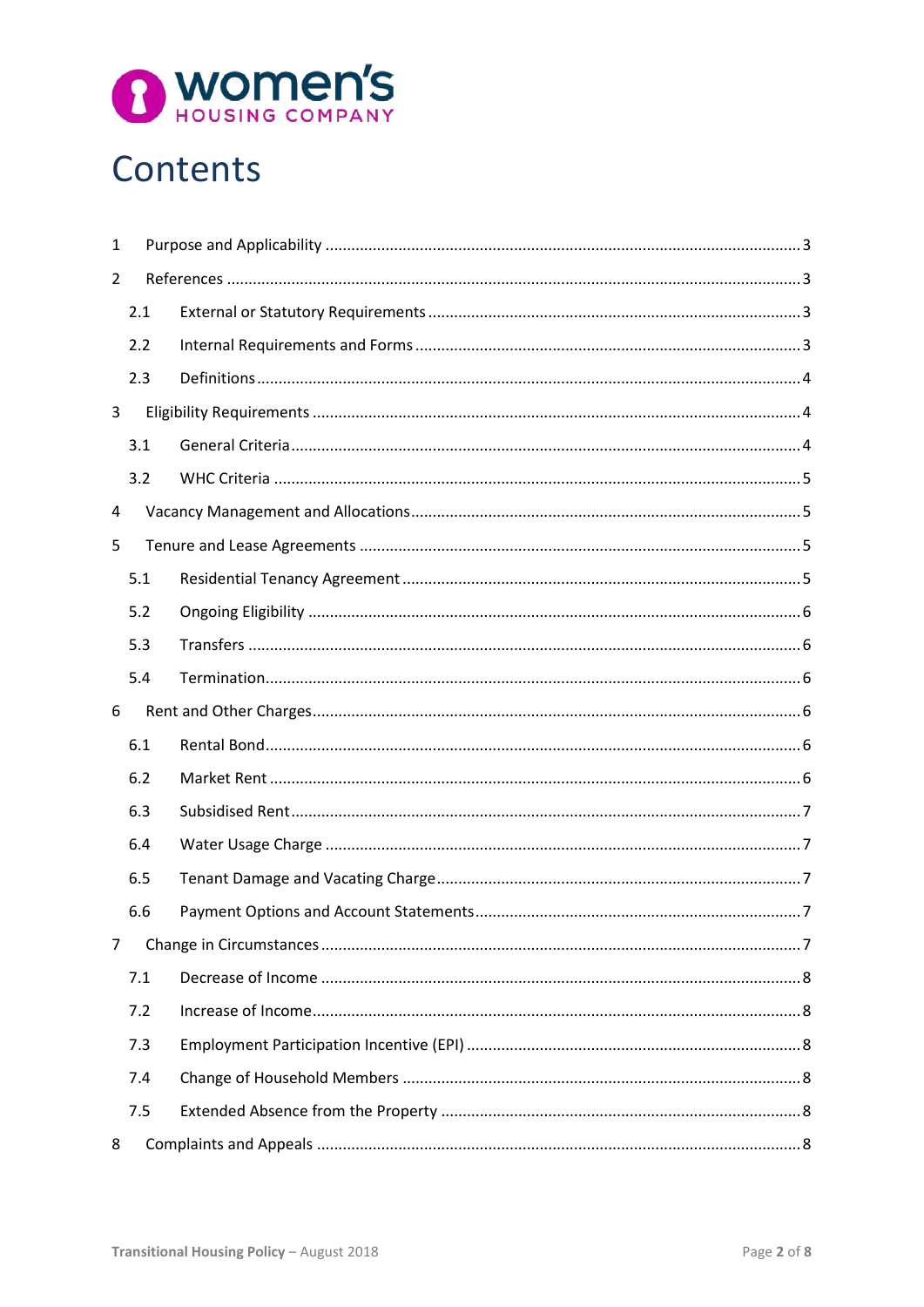

# <span id="page-2-0"></span>**1 Purpose and Applicability**

This policy describes how Women's Housing Company (WHC) manages the Transitional Housing portfolio to ensure legal and contractual requirements are met and the program remains financially sustainable.

Some aspects of Transitional Housing management are identical to other housing types offered by WHC. Where this is the case, referrals are made in this document to other WHC policies. The Transitional Housing Policy sets out the details of tenancy and property management where policy differs from other housing types managed by WHC.

The policy applies to all Transitional Housing properties managed by WHC. The policy applies to all WHC staff and contractors, Support Provider partners, and Transitional Housing applicants and tenants.

The *Charter of Rights and Responsibilities* guides the interactions between WHC, applicants and tenants.

# <span id="page-2-1"></span>**2 References**

# <span id="page-2-2"></span>**2.1 External or Statutory Requirements**

This policy complies with the following external legislation or requirements:

- Housing Act 2001
- Community Housing Providers (Adoption of National Law) Act 2012
- NSW Residential Tenancies Act and Regulation 2010
- NSW Civil and Administrative Tribunal Act and Regulation 2013 and Rules 2014
- Housing Pathways Policies
- NSW Community Housing Access Policy
- NSW Community Housing Eligibility Policy
- NSW Community Housing Rent Policy
- NSW Community Housing Water Charging Guidelines
- NSW Community Housing Asset Management Policy

#### <span id="page-2-3"></span>**2.2 Internal Requirements and Forms**

This policy refers to the following internal documents, which are available on the WHC website:

- *Transitional Housing Nomination*
- *Rental Subsidy Application*
- *Centrelink Multiple Consent and Authority*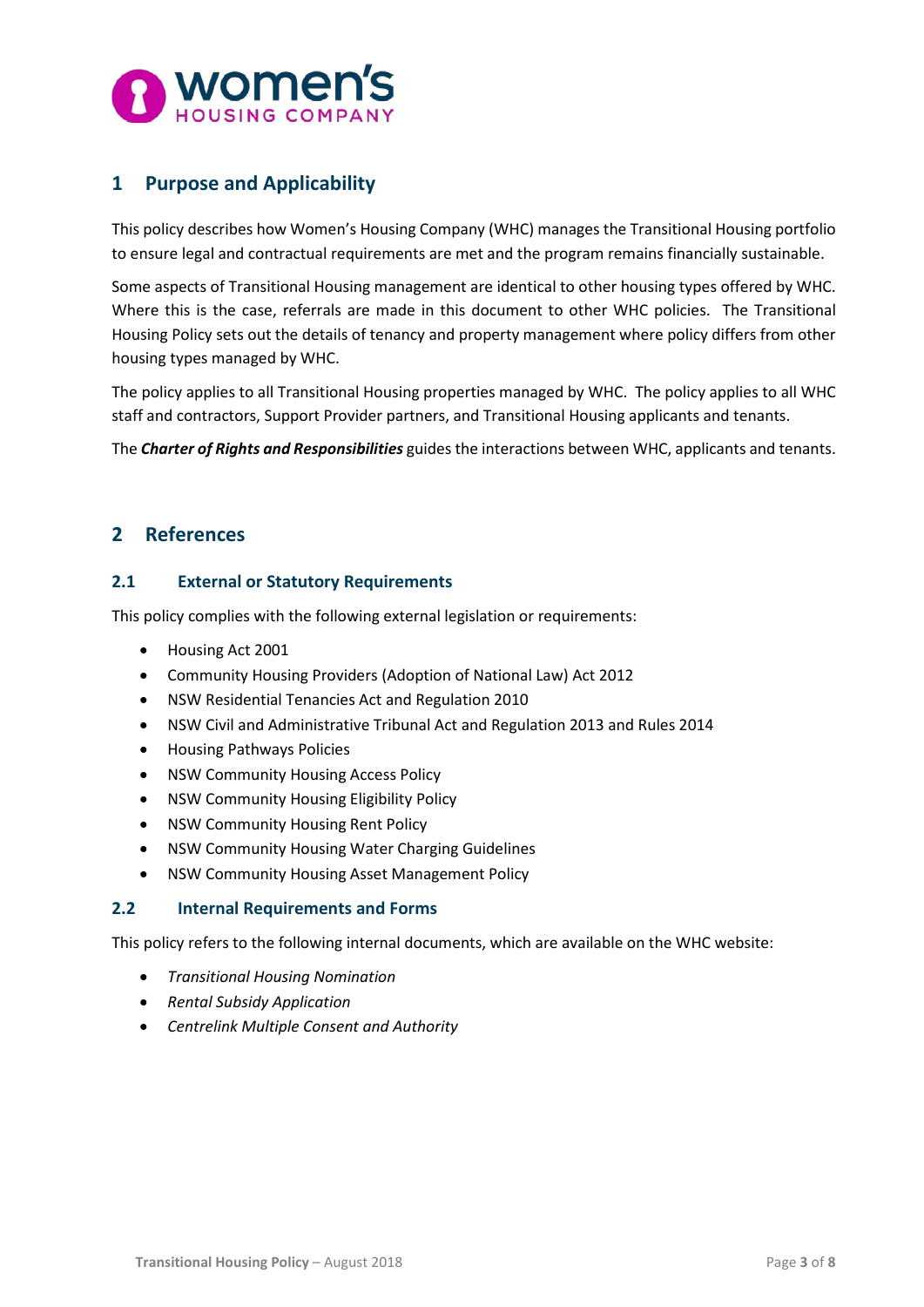

# <span id="page-3-0"></span>**2.3 Definitions**

**Transitional Housing** is time-limited subsidised rental housing offered to people on very low and low incomes who may be exiting crisis accommodation and / or would otherwise be homeless. This category of housing is provided in conjunction with case management support provided by a Specialist Homelessness Service (SHS) organisation.

Transitional Housing is designed to assist SHS clients to access safe, secure and affordable housing for a limited time, generally between three to eighteen months depending upon individual requirements, while working towards sustainable long term housing options. This may include (but not limited to) identifying and taking action towards securing suitable long term housing as well as addressing any issues that pose a barrier or developing the skills required for successful independent long term housing.

WHC has partnerships with a range of SHS organisations that are funded by the NSW Government to provide responses to homelessness. These responses include facilitating access to transitional housing and providing support to their clients throughout the transitional tenancy to ensure successful outcomes, including alternative long term sustainable housing.

A Joint Management Agreement (JMA) governs the partnership between WHC and each SHS organisation, setting out the roles and responsibilities of each party to the agreement, ensuring the tenant is at the centre of all decisions and actions.

The following terms are used in this document, with specific meaning:

- "transitional housing" is time-limited subsidised rental accommodation for people engaging with Specialist Homelessness Services (SHS) to work towards long term sustainable housing options
- "social housing" is subsidised rental accommodation for people earning very low or low income who meet the eligibility requirements under *Housing Pathways Policies*
- "may" is an acceptable action or requirement but not mandatory
- "must" or "shall" or "will" designates a mandatory requirement or action
- "residential tenancy agreement" or "rental lease" or "lease" is the written agreement between WHC and the tenant with all terms and conditions of the tenancy

# <span id="page-3-1"></span>**3 Eligibility Requirements**

WHC manages properties that are specifically available as Transitional Housing for clients of our SHS support partners.

SHS providers conduct an initial assessment to determine if a person meets the eligibility criteria of the specific SHS service package. The SHS provider may then nominate a person for Transitional Housing. Nominations are made using the *Transitional Housing Nomination* form.

To be nominated for Transitional Housing, SHS clients must satisfy the following:

# <span id="page-3-2"></span>**3.1 General Criteria**

- Be experiencing homelessness or be at risk of homelessness and must require immediate housing and support;
- Be actively engaging with the SHS provider, working towards an exit plan, including long term housing options and, as required, the development of independent living skills;
- Meet the eligibility criteria for social housing, under *Housing Pathways Policies*.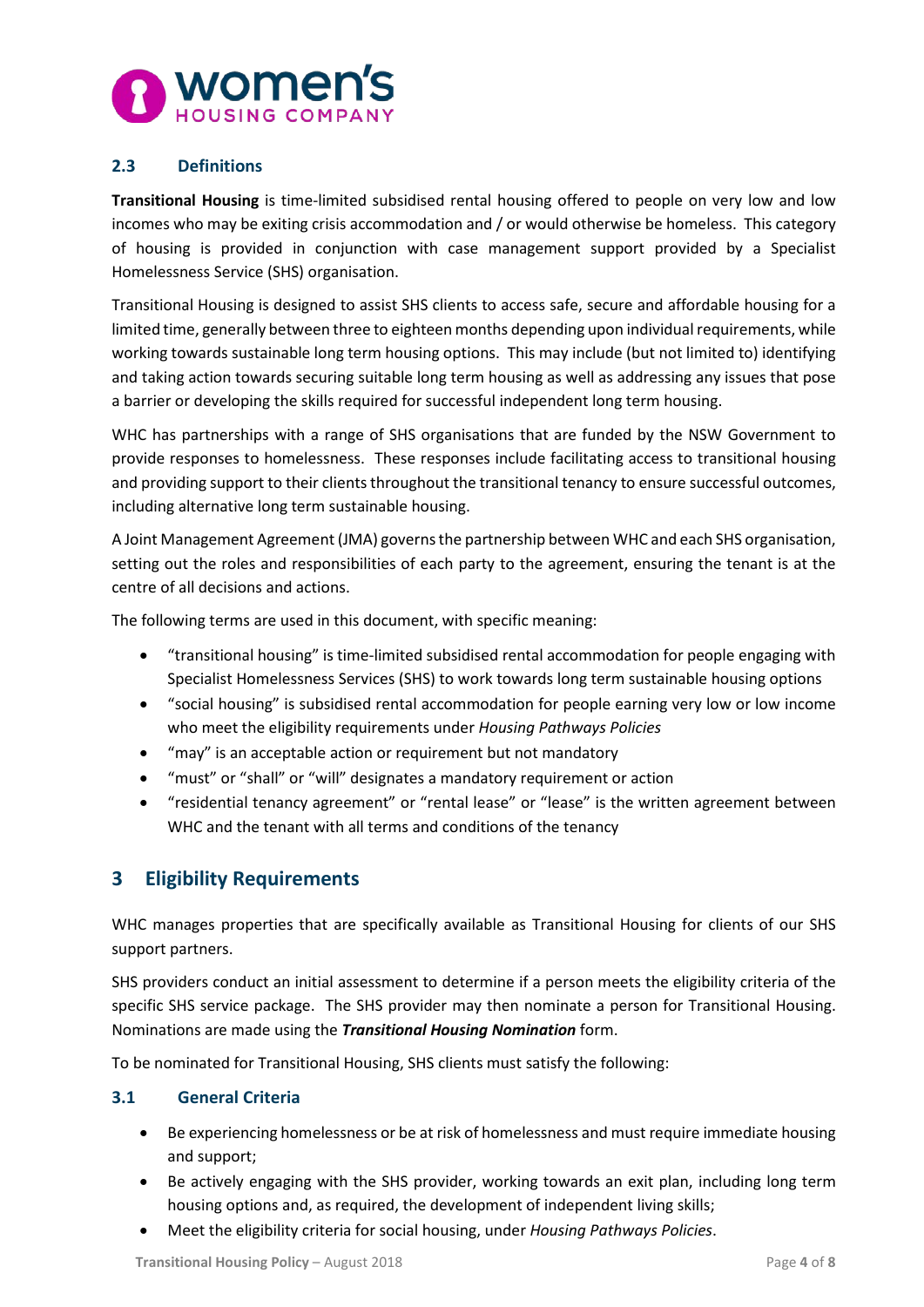

# <span id="page-4-0"></span>**3.2 WHC Criteria**

In line with the WHC purpose, Transitional Housing nominees must be women, with or without dependent children.

Nominated applicants must provide informed consent for WHC and the SHS provider to exchange their personal information relevant to the provision of Transitional Housing.

Ideally, nominated applicants should be priority approved and active on the NSW Housing Register, or have an alternative long term housing action plan developed. WHC can assist with assessing or updating applicants' details on Housing Pathways.

If a nominated applicant has a prior tenancy with WHC, Housing NSW or another community housing provider, and has accrued a debt or has an unsatisfactory tenancy history, the nominated applicant may be approved for Transitional Housing, upon WHC management discretion, in order to address these issues. Addressing debts is an essential requirement for long term housing through Housing Pathways.

# <span id="page-4-1"></span>**4 Vacancy Management and Allocations**

Transitional Housing vacancies are communicated to our SHS partners as soon as practicable.

Unlike long term social housing, Transitional Housing nominated applicants are not provided with an opportunity to view a vacant property and decide if they wish to accept or reject the offer.

Instead, it is expected that staff of the SHS provider are familiar with the location, configuration and condition of the properties that are offered for transitional housing under a specific SHS service package, as well as the individual circumstances and support needs of the nominated applicant and any existing transitional tenants in neighbouring units within a block. It is therefore expected that a nomination of a new client to occupy a vacant unit will take into account an appropriate assessment to ensure a good match of person to property to give every opportunity for successful tenancy sustainment.

When vacancies arise, WHC works with the relevant SHS provider to identify nominated applicants suitable for the vacant property, with the aim to minimise vacancy periods and ensure properties are appropriately utilised for people in housing need.

# <span id="page-4-2"></span>**5 Tenure and Lease Agreements**

# <span id="page-4-3"></span>**5.1 Residential Tenancy Agreement**

The standard Residential Tenancy Agreement governs the arrangement between the tenant and WHC. As WHC is a registered community housing provider, the provisions of the *NSW Residential Tenancies Act 2010* that specifically cover social housing tenancies apply to transitional housing leases.

Fixed term rental leases of three (3) months are offered, to enable regular reviews of tenant engagement with their SHS provider and progress towards their planned exit from Transitional Housing. Tenants who have met their tenancy obligations and who maintain eligibility, including continued engagement with their SHS provider, may have their lease extended for a further fixed term. The maximum continuous period allowable for Transitional Housing is 18 months.

A fully executed copy of the Residential Tenancy Agreement is provided to the tenant at the time of signing and a copy retained by the WHC.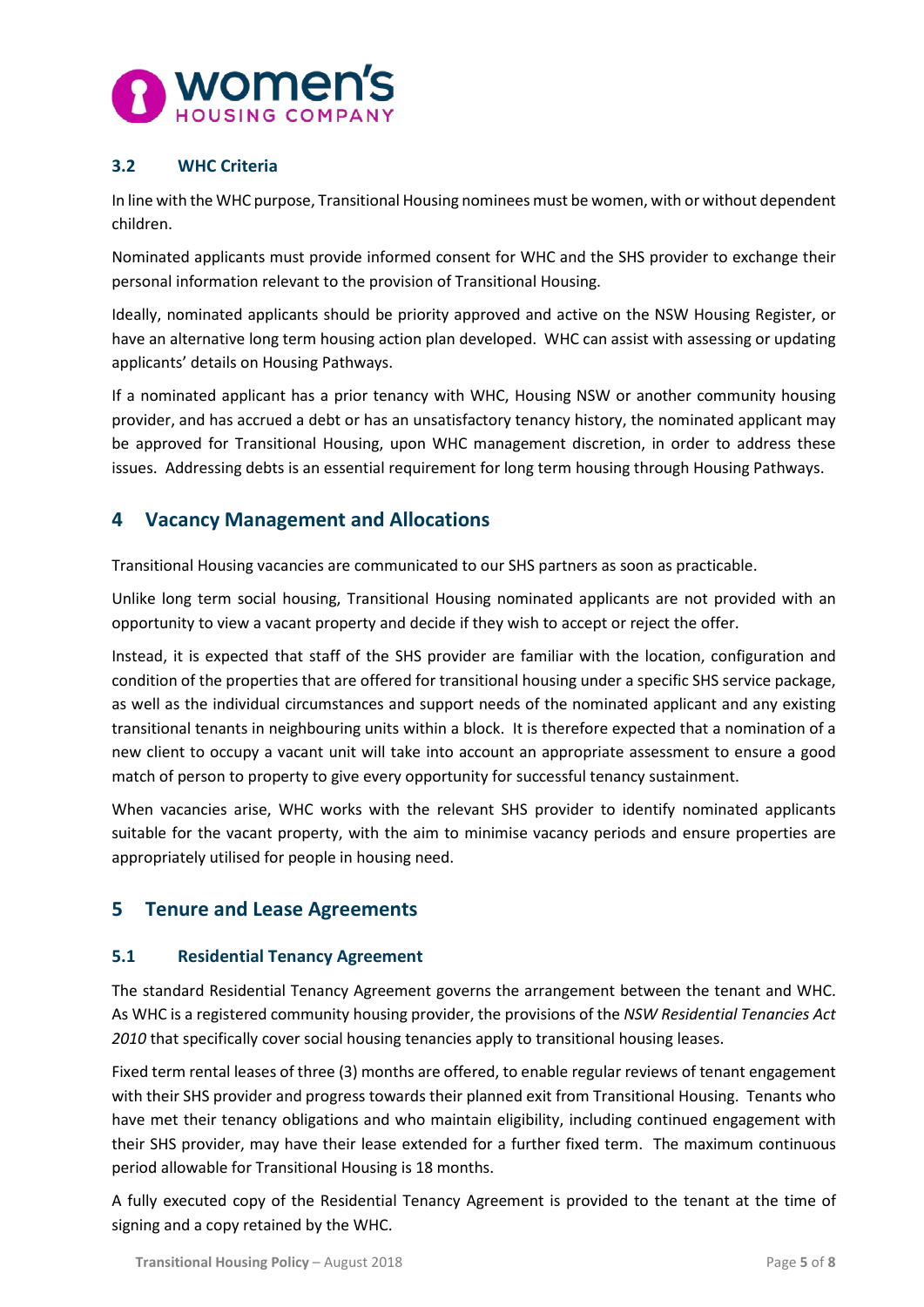

# <span id="page-5-0"></span>**5.2 Ongoing Eligibility**

Ongoing eligibility is determined by the WHC in consultation with the SHS provider, and is dependent upon the tenant's individual circumstances and their engagement with support services, among other factors. The maximum continuous period allowable for Transitional Housing is 18 months.

Tenants agree to supply their income details to WHC under section 187 of the *NSW Residential Tenancies Act 2010*. To determine gross assessable income, tenants must provide income and assets evidence in accordance with the *Rent Policy*.

#### <span id="page-5-1"></span>**5.3 Transfers**

Transitional Housing tenants are not able to apply for a transfer to another WHC Transitional Housing property.

In some circumstances, the WHC and the SHS provider may agree to move a tenant to an alternative property if such a move will assist the tenant to maintain a successful tenancy during the transitional period. In this situation, a new fixed term lease will be signed, based on the lease at the previous property.

#### <span id="page-5-2"></span>**5.4 Termination**

Tenants may end their lease during or at the end of a fixed term by giving appropriate written notice in accordance with the *Residential Tenancies Act 2010*.

WHC may terminate a lease, in consultation with the SHS provider, if there is a breach of the lease terms, at the end of a fixed term period, if the tenant is no longer eligible for Transitional Housing, or for any other reason allowable under the *Residential Tenancies Act 2010*. Refer to the *Ending A Tenancy Policy*.

WHC may seek to terminate a tenancy at the NSW Civil and Administrative Tribunal (NCAT), where the rent account has fallen into arrears by more than 14 days, where agreed arrears repayment plans are not adhered to, or where the tenant has seriously or repeatedly breached other terms of the Residential Tenancy Agreement.

In cases where the tenant is no longer eligible for Transitional Housing, they will be asked to relocate with appropriate notice. The SHS provider may assist tenants to identify alternative housing if required.

The WHC may facilitate access to exit options from transitional tenancies through the usual application processes (i.e. Housing Pathways or direct application for Affordable Housing).

Where tenants have additional household members and the main tenant is vacating the property, other household members have no right of succession for the tenancy and must also vacate the property.

# <span id="page-5-3"></span>**6 Rent and Other Charges**

# <span id="page-5-4"></span>**6.1 Rental Bond**

Transitional Housing tenants must pay a rental bond equivalent to four (4) weeks of subsidised rent. For more detail on the management of Rental Bond, refer to the *Non-Rent Charges Policy*.

# <span id="page-5-5"></span>**6.2 Market Rent**

The maximum rent that can be charged for Transitional Housing is the Market Rent of the property. For more information on Market Rent, refer to the *Rent Policy*.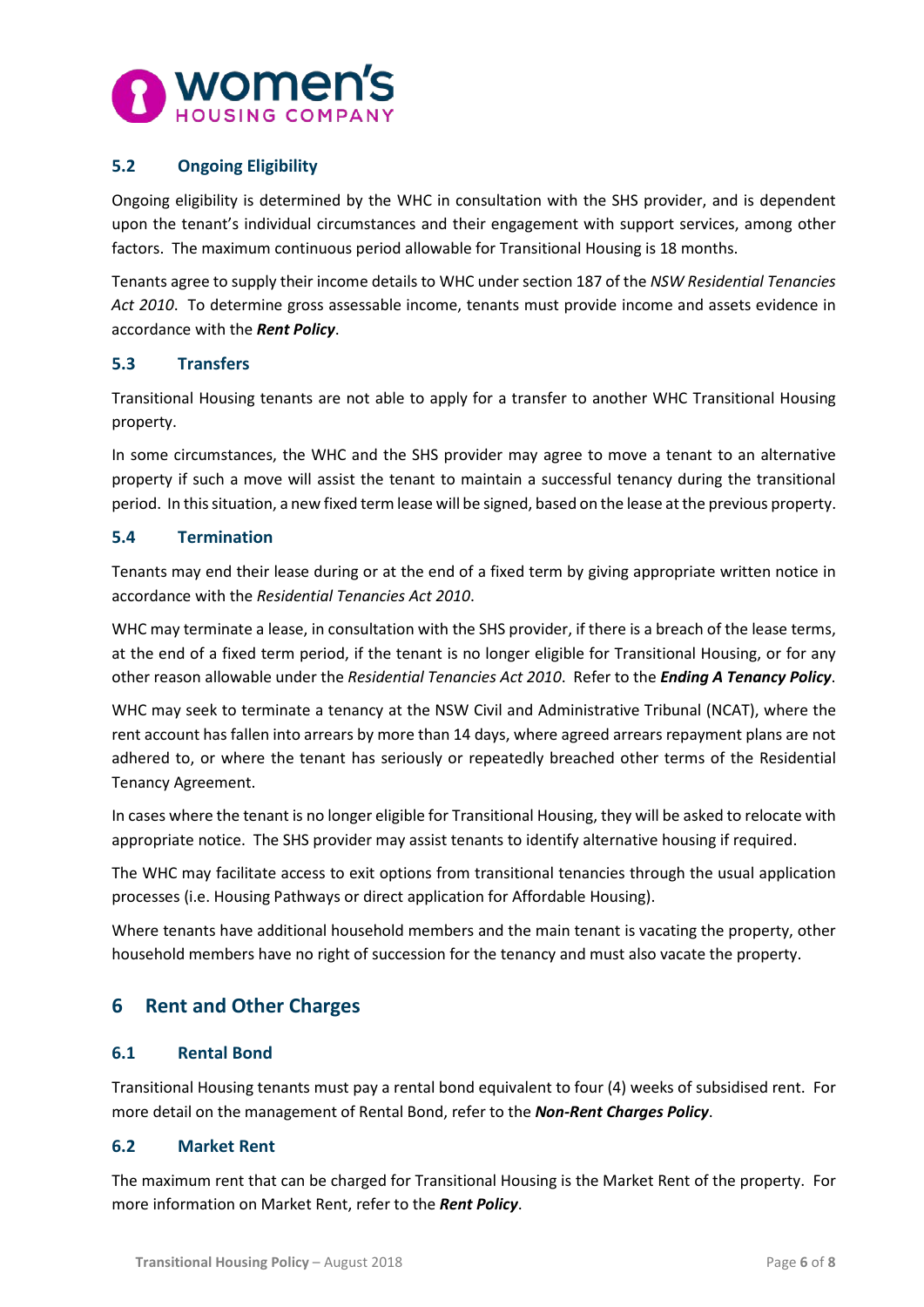

# <span id="page-6-0"></span>**6.3 Subsidised Rent**

Subsidised Rent is calculated, communicated and reviewed in the same manner as for Social Housing, in accordance with the *Rent Policy*.

#### <span id="page-6-1"></span>**6.4 Water Usage Charge**

In the majority of properties managed by WHC, tenants are required to pay for water usage. Refer to the *Non-Rent Charges Policy*.

#### <span id="page-6-2"></span>**6.5 Tenant Damage and Vacating Charge**

Throughout the tenancy and when a tenant vacates the premises, WHC conducts property inspections. Refer to the *During A Tenancy Policy*.

Tenants are required to report property damage, regardless of the cause, to WHC as soon as practicable. WHC will engage suitably qualified contractors to respond, assess and rectify property damage. Refer to the *Repairs and Maintenance Policy*.

Where property damage beyond fair wear and tear is deemed to be caused through the actions of the tenant, household members or visitors, the cost of repairs and maintenance to bring the property back to a suitable standard will be charged to the tenant. Refer to the *Non-Rent Charges Policy*.

# <span id="page-6-3"></span>**6.6 Payment Options and Account Statements**

A tenant's rent account must be maintained at two (2) weeks in advance. Non-rent charges must be paid as and when they fall due.

For payment options and details regarding accounts statements, refer to the *Rent Policy* and *Non-Rent Charges Policy*.

Where payments are not made in full and on time, arrears are accrued. Refer to the *Arrears Management Policy*.

# <span id="page-6-4"></span>**7 Change in Circumstances**

Transitional Housing tenants are responsible for notifying the WHC of any changes in circumstances that could affect their eligibility for Transitional Housing or a rental subsidy. Notification and evidence must be provided to the WHC within 21 days of the change in circumstances.

Changes can include (but are not limited to) a change or cancellation of statutory benefits, starting employment, loss of employment, change of employment status or conditions, extended absence from the property, or changes to the people in the household.

Failure to advise the WHC of a change in circumstances affecting eligibility for Transitional Housing or the rent calculation is considered a breach of the Residential Tenancy Agreement. The WHC reserves the right to take formal action, which may include application to the NSW Civil and Administrative Tribunal (NCAT) to terminate the tenancy.